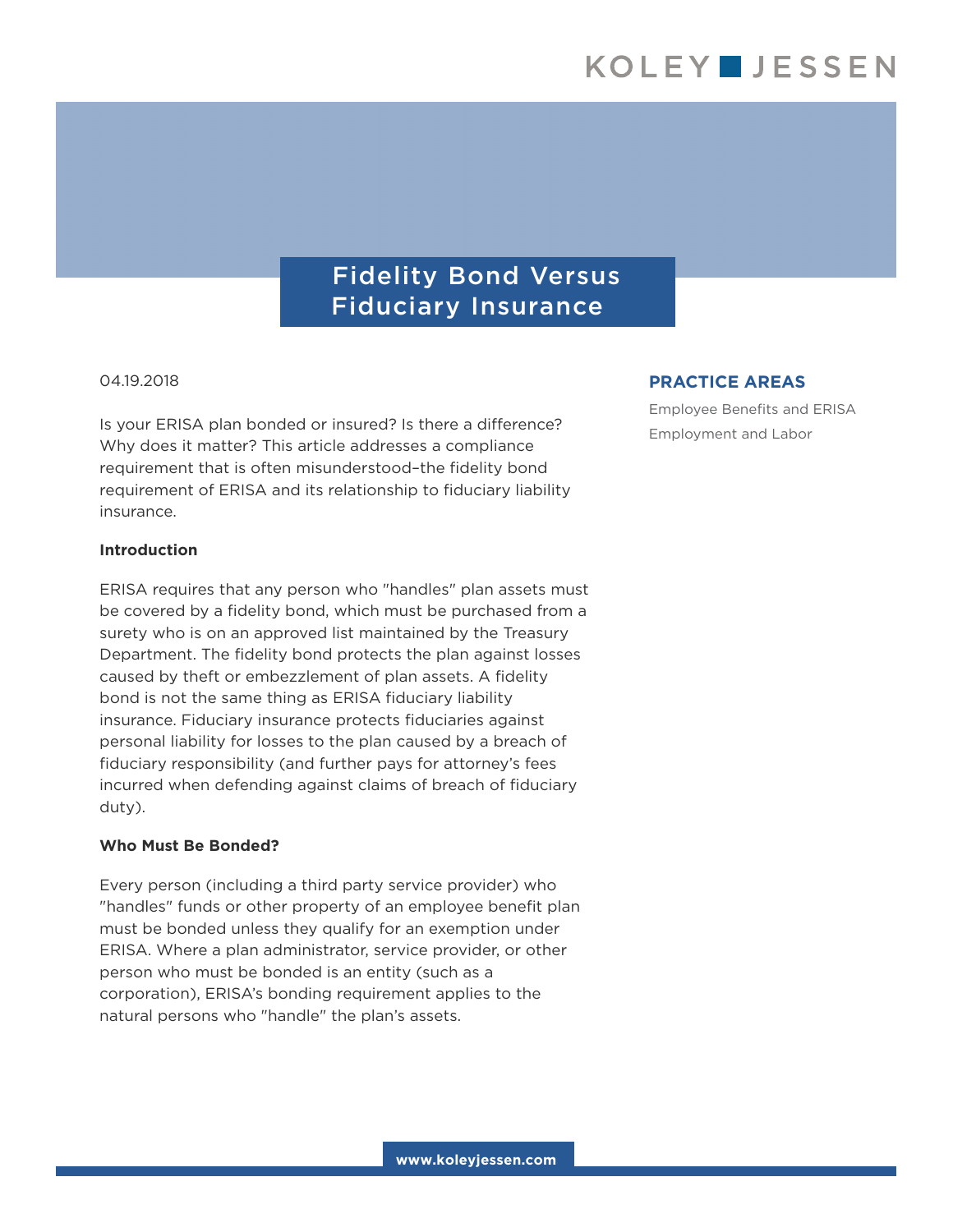# Fidelity Bond Versus Fiduciary Insurance

A person is deemed to be "handling" funds or other assets of a plan whenever his or her duties or activities could cause a loss to the plan due to fraud or dishonesty. In general, the term "handling" includes:

- Physical contact with cash, checks or similar property;
- The power to transfer funds from the plan to oneself or to a third party;
- Disbursement authority or authority to direct disbursement;
- The authority to sign checks; or
- Supervisory or decision-making responsibility over activities that require bonding.

A fidelity bond is not required for employee benefit plans that are completely unfunded (i.e., the benefits are paid directly out of an employer's or union's general assets), or to plans that are not subject to Title I of ERISA, such as church plans or governmental plans. In addition, banks, insurance companies, and registered securities brokers and dealers are exempted. Other plan service providers, such as claims administrators and investment advisors, are subject to the fidelity bond requirement if they "handle" plan assets.

### **How Much Coverage Must the Bond Provide?**

Each person must be bonded in an amount equal to at least 10% of the amount of plan assets he or she "handled" in the preceding year. The bond amount cannot be less than \$1,000, and the Department of Labor cannot require a person to be bonded for more than \$500,000 per plan (\$1,000,000 for plans that hold employer securities). The following example, provided by the Department of Labor, illustrates these requirements:

Assume your company's plan holds assets totaling \$1,000,000. The plan trustee, the company officer who serves as the named plan fiduciary, and the plan's administrator are three different company employees who each have access to the full \$1 million, and each has the power to transfer plan funds, approve distributions, and sign checks. Under ERISA, each person must be bonded for at least 10% of the \$1 million or \$100,000.

Bonds covering more than one plan may be required to be over \$500,000 if the persons covered by the bond handle funds or other property for more than one plan.

## **What Is the Penalty for Noncompliance?**

If your plan has only fiduciary insurance, technically the plan is out of compliance with the fidelity bond requirement. On the annual Form 5500 report, there is a checkbox that asks if the plan is bonded. If the plan does not have a fidelity bond, this box should be checked "No." If it is mistakenly checked "Yes," the maximum civil penalty in 2018 for a plan administrator who fails to file an accurate Form 5500 report is up to \$2,140 a day. For plans having 100 or more